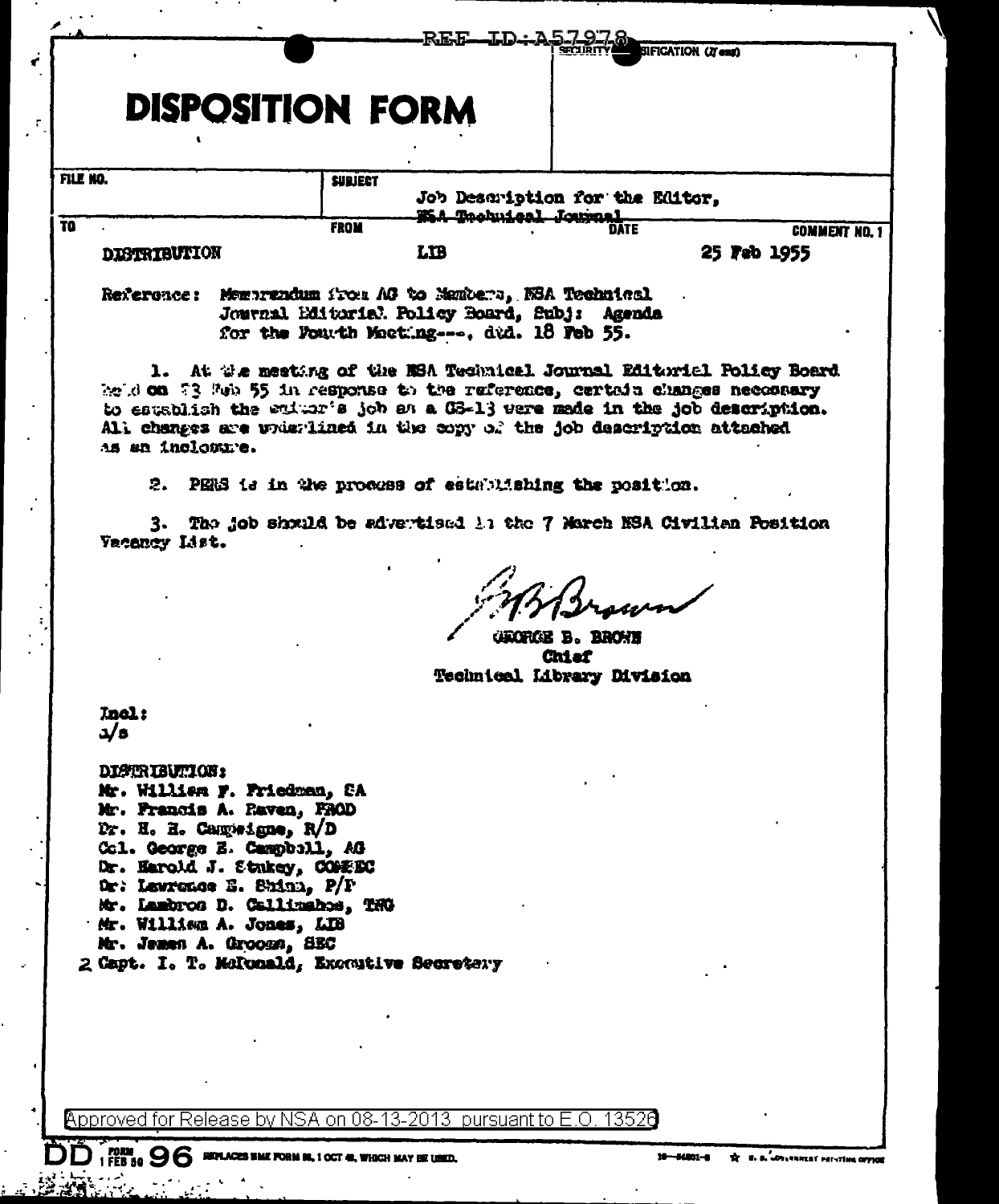SECURITY CLASSIFICATION

Unclassified

Publications Editor  $(General)$ 

## **JOB CONTROLS**

1. Supervisory controls consist of policy guide lines established by an Agency Technical Editorial Policy Board outlining the objectives of an Agency Technical Journal. Completed work is reviewed through reports to the Board to insure attainment of objectives and to evaluate the judgment and the adequacy of the plans presented.

2. Regulatory controls consist of official regulations governing the safeguarding of classified information and materials; established Agency editorial policies, and publication standards.

## **MAJOR DUTIES**

Serves as the recognized technical publication authority for the Agency's Technical Journal and as a member of the Technical Editorial Policy Board. In this capacity renders advice and consultation to the members of the Board and the potentialities and limitations of the Journal. Initiates and recommends to the Board the establishment, development or revisions of policies, methods and techniques for the publication which will fully and effectively interpret the technical, scientific and specialized research and operational programs of the Agency.

1. As the editor of the Agency's Technical Journal, initiates, plans, directs and coordinates the various comprehensive publications phases of the Journal. This Journal contains articles on a wide variety of highly technical and scientific research programs of extensive scope and diversity and of critical importance to the national security and of great significance to international security.